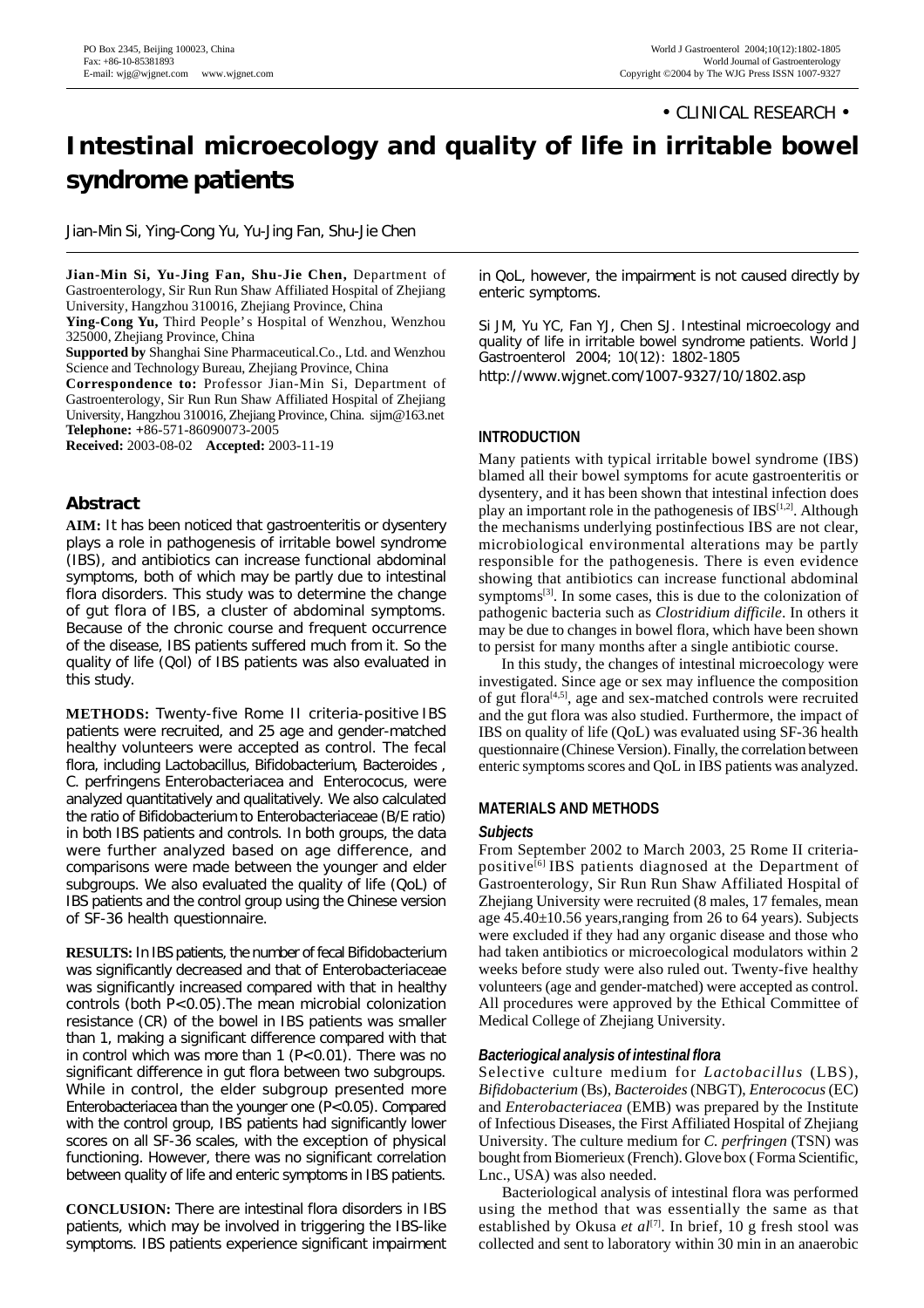jar. After 1 g fresh stool was aseptically quantified and homogenized, then diluted with an anaerobic solution in an anaerobic chamber (decimal dilutions up to  $10<sup>7</sup>$  were prepared). Fifty µL of serial dilution volume  $(10^{-1}, 10^{-3}, 10^{-5}, 10^{-7})$  of the specimens was spread over the above agar media with a Lshape stick. Aerobic bacteria were cultivated at 37  $\degree$ C in an incubator for 48 h and anaerobic bacteria were cultivated in glovebox (800mL/Lnitrogen,100mL/Lhydrogen, and 100mL/L carbon dioxide) at 37  $\degree$ C for 48-72 h. After incubation, morphologically distinct colonies were described, calculated, isolated, and identified by morphology, Gram reaction and API fermentation tests, *etc*. The results were expressed as  $log_{10}$  of the number of bacteria per gram wet weight of feces (colony forming units/g, CFU/g). In our study,  $2\times10^2$  (CFU) were set as the lowest detection limit. The incidence of each bacterial group recorded as the percentage of each bacterial group relative to the total bacteria was calculated. Furthermore, the ratio of *Bifidobacterium* to *Enterobacteriaceae* (B/E ratio) was calculated as the microbial colonization resistance (CR) of the bowel according to literature<sup>[8]</sup>.

#### *Evaluation of enteric symptoms*

IBS patients were evaluated by enteric symptom questionnaire<sup>[9]</sup> which included 6 scales concerning abdominal pain, mucous stool and distention, *etc* (Table 1). Each scale was scored as "0" to "3" according to the severity and frequency of symptoms, whereas a higher score meant a more severe and frequent occurrence. The sum of each score was regarded asthe general assessment of enteric symptoms.

#### *Assessment of quality of life*

The quality of life (QoL) of IBS patients and controls was evaluated with the Chinese version of short form 36 (SF-36) established by Wang *et al.*<sup>[10]</sup>, which included 8 multiple dimensions as physical functioning (PF), role physical (RP), bodily pain (BP), general health (GH), vitality (VT), social functioning (SF), role emotional (RE) and mental health (MH). Scores were calculated according to corresponding formula and rules. Each dimension wasscored from 0 to 100, with higher scores indicating better QoL.

#### *Statistical analysis*

Quantitative data were compared using different *t* test according to different situations, with the results expressed as mean±SD. The detection frequency was analyzed by Chi-squares test. The correlation between enteric symptom scores and QoL in IBS patients was detected by Pearson's correlation analysis. A *P* value less than 0.05 was considered statistically significant. All analysis was conducted using SPSS10.0 statistical passage.

## **RESULTS**

### *Gut flora and microbial colonization resistance and detection frequency*

Compared with the control group, IBS patients showed a significant decrease in *Bifidobacterium* but an increase in

|  |  |  |  | <b>Table 1</b> Enteric symptom scales |  |  |  |  |  |
|--|--|--|--|---------------------------------------|--|--|--|--|--|
|--|--|--|--|---------------------------------------|--|--|--|--|--|

*Enterobacteriacea* (both *P*<0.05). The mean microbial colonization resistance (CR) of the bowel in IBS patients was smaller than 1, which was significantly different from that in control (*P*<0.01). There were no significant differences in *Lactobacillus*, *Bacteroides*, *Enterococus* between two groups. The detection frequency of *C. perfrigens* in IBS group was much lower than that in the control group (*P*<0.01, Table 2).

**Table 2** Number of bacteria and B/E value in two groups (mean±SD, LgN/g stool)

| Bacteria (%)                       | IBS patients $(n=25)$ | Controls $(n=25)$      |
|------------------------------------|-----------------------|------------------------|
| Lactobacillus                      | $6.79 \pm 1.73$ (92)  | $6.79 \pm 1.94$ (84)   |
| <b>Bifidobacteria</b> <sup>a</sup> | $8.14 \pm 2.14$ (96)  | $9.32 \pm 1.22$ (100)  |
| <i>Bacteroides</i>                 | $10.49\pm0.56$ (100)  | $10.62 \pm 0.79$ (100) |
| $C.$ perfringens <sup>d</sup>      | $7.32 \pm 2.12$ (40)  | $6.66 \pm 1.68$ (80)   |
| <b>Enterococus</b>                 | $7.96 \pm 1.53$ (100) | $7.49 \pm 1.29$ (100)  |
| Enterobacteriaceae <sup>a</sup>    | $9.02 \pm 1.04$ (100) | $8.44 \pm 0.95$ (100)  |
| $B/E$ value <sup>b</sup>           | $0.91 \pm 0.27$ (96)  | $1.12 \pm 0.23$ (100)  |
|                                    |                       |                        |

The data in the bracket mean positive rate (This is applicable for the following tables including flora.). <sup>a</sup>*P*<0.05 flora *vs* control, <sup>b</sup>P<0.01 B/E value *vs* control, <sup>d</sup>P<0.01 detection frequency *vs* control.

The data were further analyzed based on age difference. Both groups were sorted on ascending order, the first 12 persons were chosen as younger subgroup (mean age 36.25±5.17) and the rest 13 (mean age  $53.85 \pm 6.14$ ) as elder one. We found that in IBS group, there was no significant difference in gut flora between two subgroups, but CR was smaller than 1 in both subgroups. While in control, the elder subgroup presented more *Enterobacteriacea* than the younger subgroup (*P*<0.05), but smaller CR (Tables 3, 4).

**Table 3** Number of bacteria and B/E value in younger subgroup and elder subgroup in IBS group (mean $\pm$ SD, LgN/g stool)

| Bacteria (%)              | Younger subgroup $(n=12)$ | Elder subgroup $(n=13)$ |
|---------------------------|---------------------------|-------------------------|
| <b>Lactobacillus</b>      | $6.63 \pm 1.83$ (100)     | $6.98 \pm 1.70$ (84)    |
| <b>Bifidobacteria</b>     | $7.60 \pm 2.65$ (100)     | $8.68 \pm 1.38$ (92)    |
| <b>Bacteroides</b>        | $10.52 \pm 0.42$ (100)    | $10.47 \pm 0.72$ (100)  |
| C.perfringens             | $8.84 \pm 1.07$ (25)      | $6.89 \pm 2.20(54)$     |
| <b>Enterococus</b>        | $8.26 \pm 1.58$ (100)     | $7.69 \pm 1.50$ (100)   |
| <b>Enterobacteriaceae</b> | $9.16 \pm 1.22$ (100)     | $8.90 \pm 0.88$ (100)   |
| $B/E$ value               | $0.85 \pm 0.33$ (100)     | $0.98\pm0.19(92)$       |
|                           |                           |                         |

#### *QoL of IBS patients*

IBS patients experienced significant impairment in QoL (Table 5). Compared with control group, IBS patients had significantly lower scores on all SF-36 scales, with the exception of physical functioning. Decrements in QoL were most pronounced in general heath (GH, mean score 41.40), role physical (RP, mean score 52.00) and vitality (VT, mean score 53.40).Others like mental health (MH), role emotional (RE), bodily pain (BP) and social functioning (SF) were also impaired.

| Symptoms                                   | 0    |          |             |         |
|--------------------------------------------|------|----------|-------------|---------|
| Duration of abdominal pain $(h/d)$         | None | $\leq$ 1 | $2 - 8$     | >8      |
| Frequency of abdominal pain $(d/wk)$       | None | $1 - 2$  | $3 - 5$     | $6 - 7$ |
| Ratio of abnormal shape of stool           | None | <1/4     | $1/4 - 3/4$ | >3/4    |
| Ratio of abnormal passage of defecation    | None | <1/4     | $1/4 - 3/4$ | >3/4    |
| Ratio of mucous stool                      | None | <1/4     | $1/4 - 3/4$ | >3/4    |
| Distention or gastrectasia when defecation | None | <1/4     | $1/4 - 3/4$ | >3/4    |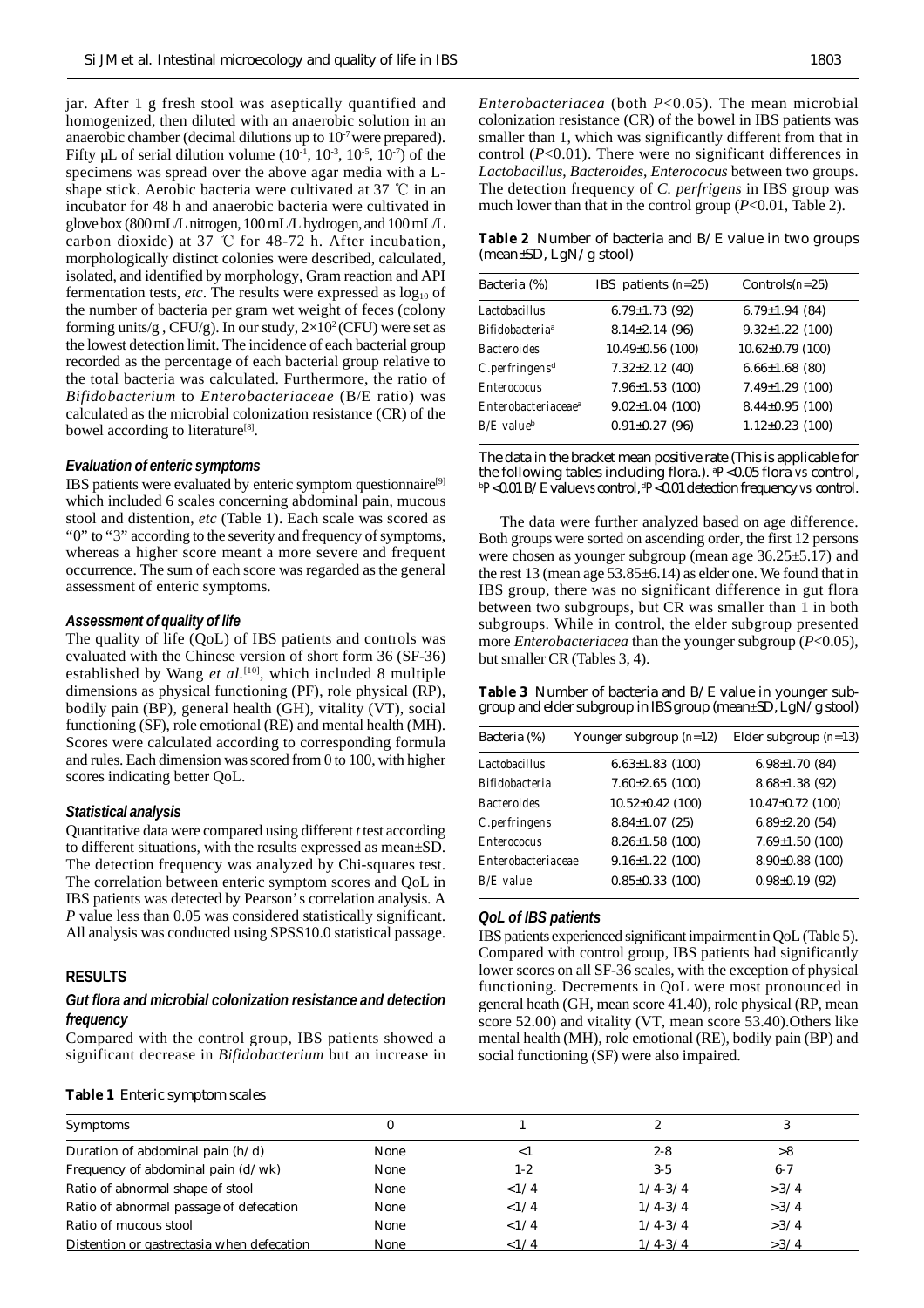**Table 4** Number of bacteria and B/E value in younger subgroup and elder subgroup of control group. (mean±SD, LgN/g stool)

| Bacteria (%)                    | Younger subgroup $(n=12)$ | Elder subgroup $(n=13)$ |
|---------------------------------|---------------------------|-------------------------|
| <b>Lactobacillus</b>            | $6.18 \pm 2.07$ (75)      | $7.20 \pm 1.83$ (92)    |
| <b>Bifidobacteria</b>           | $9.32 \pm 1.08$ (100)     | $9.32 \pm 1.38$ (100)   |
| <b>Bacteroides</b>              | $10.49 \pm 0.71$ (100)    | $10.75 \pm 0.89$ (100)  |
| C.perfringens                   | $6.45 \pm 1.82$ (83)      | $6.89 \pm 1.59$ (77)    |
| <b>Enterococus</b>              | $7.09 \pm 1.49$ (100)     | $7.86 \pm 1.00$ (100)   |
| Enterobacteriaceae <sup>a</sup> | $8.05 \pm 1.14$ (100)     | $8.81 \pm 0.57$ (100)   |
| $B/E$ value                     | $1.19\pm0.28$ (100)       | $1.06 \pm 0.14(100)$    |

<sup>a</sup>*P*<0.05 flora *vs* control.

**Table 5** QoL of IBS patients and normal control (mean±SD)

| QoL scale       | IBS patients $(n=25)$ | Controls $(n=25)$ |
|-----------------|-----------------------|-------------------|
| РF              | $74.40 \pm 26.78$     | $85.40 \pm 15.53$ |
| RP <sub>a</sub> | $52.00 \pm 44.44$     | $77.00 \pm 37.44$ |
| BP <sub>b</sub> | $73.33 \pm 17.57$     | $84.89 \pm 16.00$ |
| GH <sup>b</sup> | $41.40 \pm 15.04$     | $73.40 \pm 13.52$ |
| V <sup>Tb</sup> | $53.40 \pm 16.94$     | $69.60 \pm 17.38$ |
| SF <sup>b</sup> | $75.00 \pm 12.50$     | $84.50 \pm 12.12$ |
| RE <sup>b</sup> | $61.33 \pm 41.59$     | $96.00 \pm 11.06$ |
| MHb             | $58.24 \pm 16.21$     | $80.00 \pm 13.52$ |

<sup>a</sup>*P*<0.05 , <sup>b</sup>*P*<0.01 *vs* healthy control .

*Correlation betweenQoL and enteric symptoms in IBS patients* Although IBS patients presented a negative correlation between bodily pain (BP) and enteric symptoms(correlation coefficient: 0.347), the difference was not significant ( $P > 0.05$ ). While vitality (VT), role emotional (RE), general health (GH) and physical functioning (PF), showed no significant difference with QoL in IBS patients (Table 6).

**Table 6** Correlation between enteric symptoms and QoL in IBS (mean±SD)

|           | Score of QoL  | Score of enteric<br>symptoms | Correlation<br>coefficient $(r)$ |
|-----------|---------------|------------------------------|----------------------------------|
| PF        | 74.40 (26.78) | 7.56(2.31)                   | $-0.062$                         |
| <b>RP</b> | 52.00 (44.44) | 7.56(2.31)                   | 0.060                            |
| <b>BP</b> | 73.33 (17.57) | 7.56(2.31)                   | $-0.347$                         |
| <b>GH</b> | 41.40 (15.04) | 7.56(2.31)                   | $-0.137$                         |
| <b>VT</b> | 53.40 (16.94) | 7.56(2.31)                   | $-0.280$                         |
| SF        | 75.00 (12.50) | 7.56(2.31)                   | 0.018                            |
| <b>RE</b> | 61.33 (41.59) | 7.56(2.31)                   | $-0.257$                         |
| MН        | 58.24 (16.21) | 7.56(2.31)                   | 0.001                            |

#### **DISCUSSION**

The etiology of IBS is still unclear and the pathogenetic mechanisms are only partly understood. Intestinal motility alteration, visceral hypersensitivity, disturbed intestinal reflexes, psychological disorders, food intolerance and gastrointestinal infection and imbalance of gut flora were involved in the pathogenesis of IBS<sup>[11]</sup>. IBS patients presented various intestinal motility alterations, which were recognized as the basic pathophysiological factor. Evidences have shown that there were gastroparesis and small bowel dysmotility in  $IBS<sup>[12]</sup>$ . The motility index (MI), mean number and peak amplitude of high amplitude propagating contractions (HAPCs) in IBS patients were significantly greater than those in controls. These abnormalities might be related to shortened colonic transit time<sup>[13]</sup>. The migrating motor complex (MMC) was found to be an important mechanism controlling bacterial growth in the upper small bowel. Its disruption could promote duodenal bacterial overgrowth and bacterial translocation<sup>[14]</sup>.

Food-related microbial alteration of the bowel might be partly responsible for the occurrence of IBS, since many IBS symptoms might be triggered or aggravated by food intake<sup>[15]</sup>. King and his colleagues found that colonic-gas production, particularly hydrogen, was greater in IBS patients, and both symptoms and gas production were reduced by an exclusion diet. This reduction might be associated with alterations in the activity of hydrogen-consuming bacteria<sup>[16]</sup>. It has been shown that IBS patients have abnormal lactulose breath test (LBT), suggesting the presence of small intestinal bacterial overgrowth (SIBO) or an increased number of enteric organisms. Normalization of LBT could lead to a significant reduction in IBS symptoms $[17]$ . On the other hand, some studies reported that the incidence of IBS was increased after acute gastroenteritis or dysentery. Under the circumstance of infection, an alterant microbiological environment might influence the number of lymphocytes, mast cells and enteroendocrine cells in the mucosa, rapid transit and a tendency to a secretory state was often found<sup>[1]</sup>.

In this study, we found that IBS patients had a decrease of beneficial *Bifidobacteria* and overgrowth of potentially pathogenic *Enterobacteriaceae*. The ratio of B/E was smaller than 1, suggesting impairment of microbial colonization resistance (CR) of the bowel in IBS. Once CR was destroyed by antibiotics or other reasons, bacterial infection or dysbacteriosis might emerge<sup>[18]</sup>.

Intestinal dysbacteriosis may be related to the occurrence of symptoms of IBS, since *Bifidobacteria* are considered to be beneficial to health. It involves in the production of essential mucous nutrients, such as short-chain fatty acids(SCFAs) and lactic acid, by lactose fermentation. They have been shown to eliminate toxins and unnecessary substances, such as hydroxybenzene, ammonia and steroids. They may also participate in the regulation of intestinal functions, such as nutrient synthesis and absorption. *Bifidobacteria* could prevent the overgrowth of potentially pathogenic organisms by bacterial barrier or by producing antibiotics [5.19] . *Enterobacteriaceae*, the main cause of endotoxin, may produce toxins such as ammonia, sulfureted hydrogen<sup>[5]</sup>. Endotoxin could temporarily impair canine gut absorptive function both in colon and in jejunum, with decreased absorption of water, glucose and eletrolytes, including sodium, chloride, and potassium<sup>[20]</sup>. When endotoxin of Gramnegative bacteria was administered intravenously in rats, the migrating myoelectric complex was replaced by spike bursts accompanied by rapid transit<sup>[21]</sup>. These effects may contribute to the occurrence of diarrhea. Microecological modulators could prominently relieve IBS-like enteric symptoms, suggesting the close relationship between gut flora and IBS<sup>[22,23]</sup>.

Ageing may affect the flora residing in the gut and outside of it<sup>[5]</sup>. In our study, we found that the intestinal microecology showed an overgrowth of *Enterobacteriaceae* with age in normal control, implying that age may interact with the gut flora. The overgrowth of *Enterobacteriaceae* may also account for the susceptibility to intestinal infection and endotoxemia in elderly people. *Bifidobacteria* have been shown to have a close relationship with human longevity<sup>[5]</sup>. While in IBS group, age had no influence on gut flora, since there was intestinal dysbacteriosis in both younger and elder subgroups.

There was a high detection frequency of *C. perfringens* in normal control, without any apparent pathogenic effect. It was supposed that changes of gut flora in IBS might result in a relatively high detection frequency of*C. perfringens*.Therefore, further studies are needed to elucidate this phenomenon.

Anyway, microbial metabolic processes have been going on like in a black box [24] . Although almost all organic compounds and nutrients, fiber, digestive secretions and desquamated